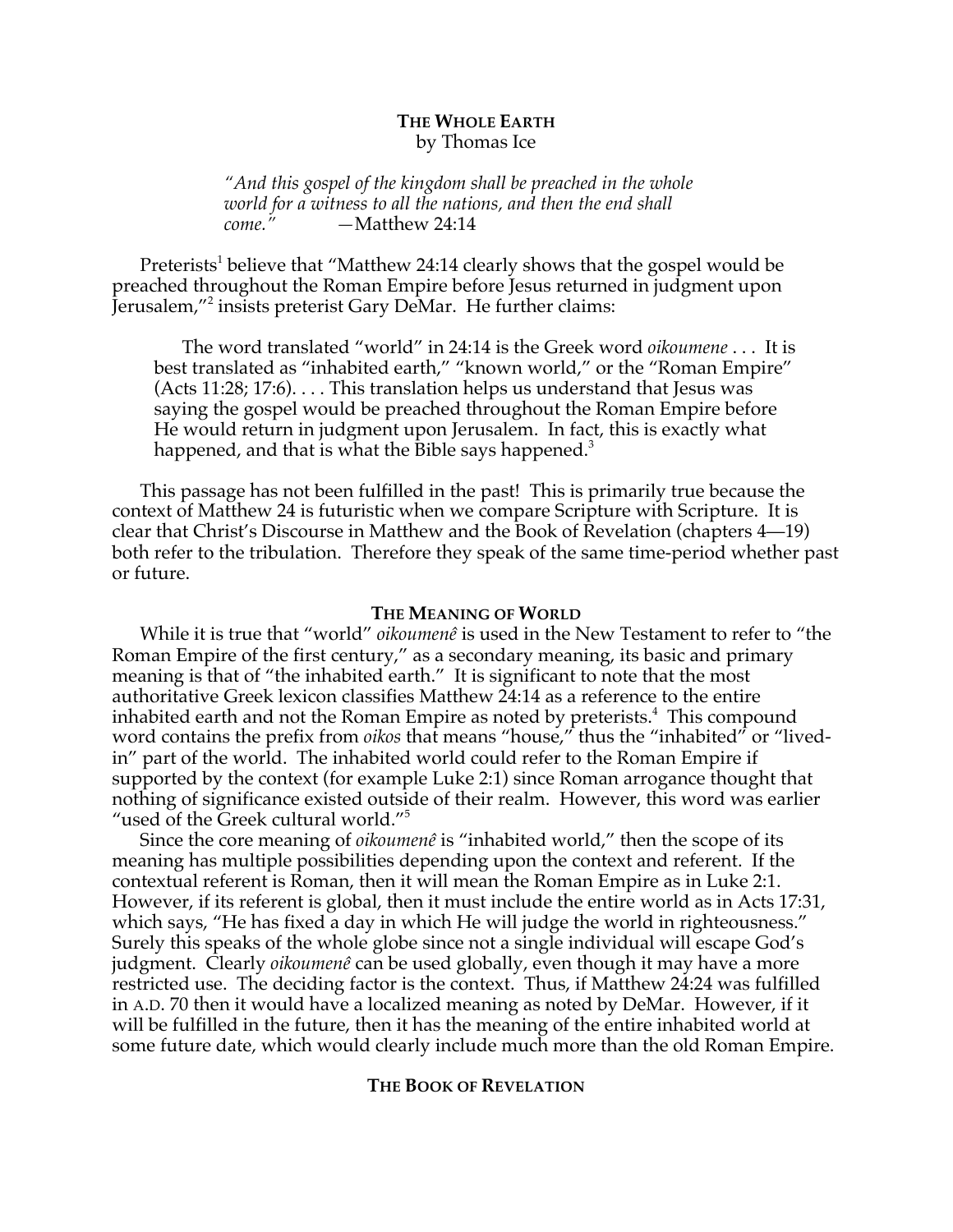Since preterists and futurists both believe that Matthew 24:4–35 and Revelation 4—19 both refer to the same time-period in history (the tribulation), we can look at similar expression in Revelation in order to establish a more definitive interpretation of Matthew 24:14. I believe that Revelation 14:6-7 is a parallel passage to Matthew 24:14. Both speak of global evangelization during the seven-year tribulation, leading up to the second coming of Christ to planet earth. John MacArthur notes:

Just before the bowl judgments are poured out and the final great holocaust begins, and just before the increasingly rapid birth pains issue in the kingdom, God will supernaturally present the gospel to every person on earth. He will send an angel with "an eternal gospel to preach to those who live on the earth, and to every nation and tribe and tongue and people," saying, "Fear God, and give Him glory, because the hour of His judgment has come; and worship Him who made the heaven and the earth and sea and springs of waters" (Rev. 14:6-7). $^6$ 

Interestingly both passages are mentioned around the middle of the tribulation. This will likely occur at that time because it is at the mid-point of the seven years that the beast will require the number—six hundred, sixty-six—on either the right hand or forehead of every human being in order to buy or sell (Rev. 13:16-18). Thus, it is important to know that the witness of the gospel is given to every individual in which they are given the opportunity to trust Christ before they take the number.

Jesus says in Matthew 24:14: "And this gospel of the kingdom shall be preached in the whole world for a witness to all the nations." John observes in Revelation 14:6 an angel preaching "an eternal gospel . . . to those who live on the earth, and to every nation and tribe and tongue and people." Revelation 14:6 uses two expressions to describe those to whom the angel preaches. The first is the term "earth-dwellers" and the second is "to every nation and tribe and tongue and people." "Earth-dwellers" is always a reference to individuals who are persistent unbelievers throughout Revelation (3:10; 6:10; 8:13; 11:10; 13:8, 12, 14; 14:6; 17:8). The total expression of the second phrase "to every nation and tribe and tongue and people"7 "depicts the worldwide population."<sup>8</sup> How did these things happen in A.D. 70?

Preterists like DeMar cannot tolerate global language in either Matthew 24 or the Book of Revelation (4—20) if they have any chance of persuading anyone that their Israel focus of the past has any merit. Even though *oikoumenê* clearly means the entire inhabited world in Matthew 24, when one examines the parallel passage in Revelation 14:6 the expression "every nation and tribe and tongue and people" has to be a global reference. Why? It is clear that within the land of Israel there is only one nation, Israel; one tongue, Hebrew; and one people and nation, Israel. Preterists cannot on the one hand say that the phrase "earth-dwellers" refers to Israel as "land of Israel-dwellers" and then at the same time attempt to make "every nation and tribe and tongue and people" not refer to the entire earth's population. Thus, because all three terms *oikoumenê*, "earth-dwellers," and "every nation and tribe and tongue and people" must refer to the same referent, and it is clear that the meaning of "every nation and tribe and tongue and people" must refer to the whole world, then all of these terms have to have the same meaning. The meaning they must have is the entire population of the world. Since *oikoumenê* means "inhabited world," it makes sense that there will be a greater